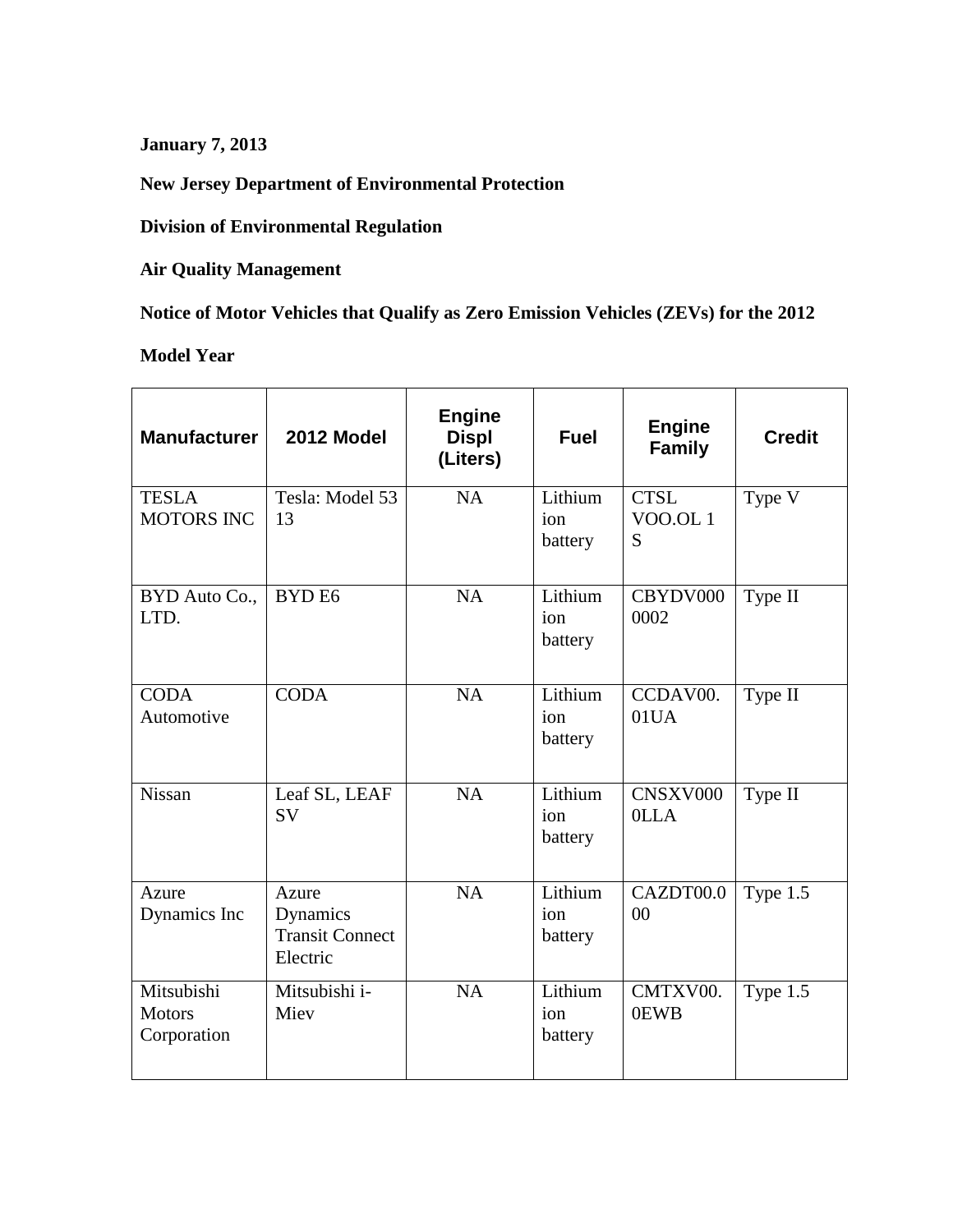| ACG, INC.                                    | <b>ACG: T Sport</b>                                        | <b>NA</b> | Lead-<br>acid<br>battery  | <b>CACG000.0</b><br><b>NEV</b>        | NEV (PC)   |
|----------------------------------------------|------------------------------------------------------------|-----------|---------------------------|---------------------------------------|------------|
| Alvarez<br><b>Electric Motors</b><br>Company | Ecocentre: Eco-<br>E Car; EcoVan                           | <b>NA</b> | Lead-<br>acid<br>battery  | <b>CAVZ000.0</b><br>001               | NEV (PC)   |
| Alvarez<br><b>Electric Motors</b><br>Company | Ecocentre: Eco-<br>Truck                                   | <b>NA</b> | Lead-<br>acid<br>battery  | <b>CAVZ000.0</b><br>001               | NEV (LDT)  |
| Columbia<br>Parcar                           | Columbia Par<br>car: SM2, SM4,<br>SUV-SN, SUV-<br>LN, NEV2 | <b>NA</b> | Lead-<br>acid<br>battery  | <b>CCPC000.0</b><br><b>SRD</b>        | <b>NEV</b> |
| Columbia<br>Parcar                           | Columbia Par<br>car: SM2, SM4,<br>SUV-SN, SUV-<br>LN, NEV2 | <b>NA</b> | Lithium<br>ion<br>battery | <b>CCPC000.0</b><br><b>SRD</b>        | <b>NEV</b> |
| Columbia<br>Parcar                           | Columbia Par<br>car: MG1                                   | <b>NA</b> | Lead-<br>acid<br>battery  | <b>CCPC000.0</b><br><b>AFD</b>        | <b>NEV</b> |
| Columbia<br>Parcar                           | Columbia Par<br>car: MG1                                   | <b>NA</b> | Lithium<br>ion<br>battery | $\overline{C}$ CPC000.0<br><b>AFD</b> | <b>NEV</b> |
| Electric                                     | EVI: EMEGA                                                 | NA        | Lithium                   | <b>CEV100000</b>                      | $NEV+$     |
| Vehicles                                     |                                                            |           | ion                       | <b>EMG</b>                            | (LDT)      |
| International,                               |                                                            |           | battery                   |                                       |            |
| <b>LLC</b>                                   |                                                            |           |                           |                                       |            |
| $E-Z-Go$                                     | EZGO-2FIVE                                                 | NA        | Lead-                     | <b>CEZG00.00</b>                      | <b>NEV</b> |
| Division of                                  | <b>CUSHMAN:</b>                                            |           | acid                      | A02                                   |            |
| Textron, Inc.                                | <b>LSV 800</b>                                             |           | battery                   |                                       |            |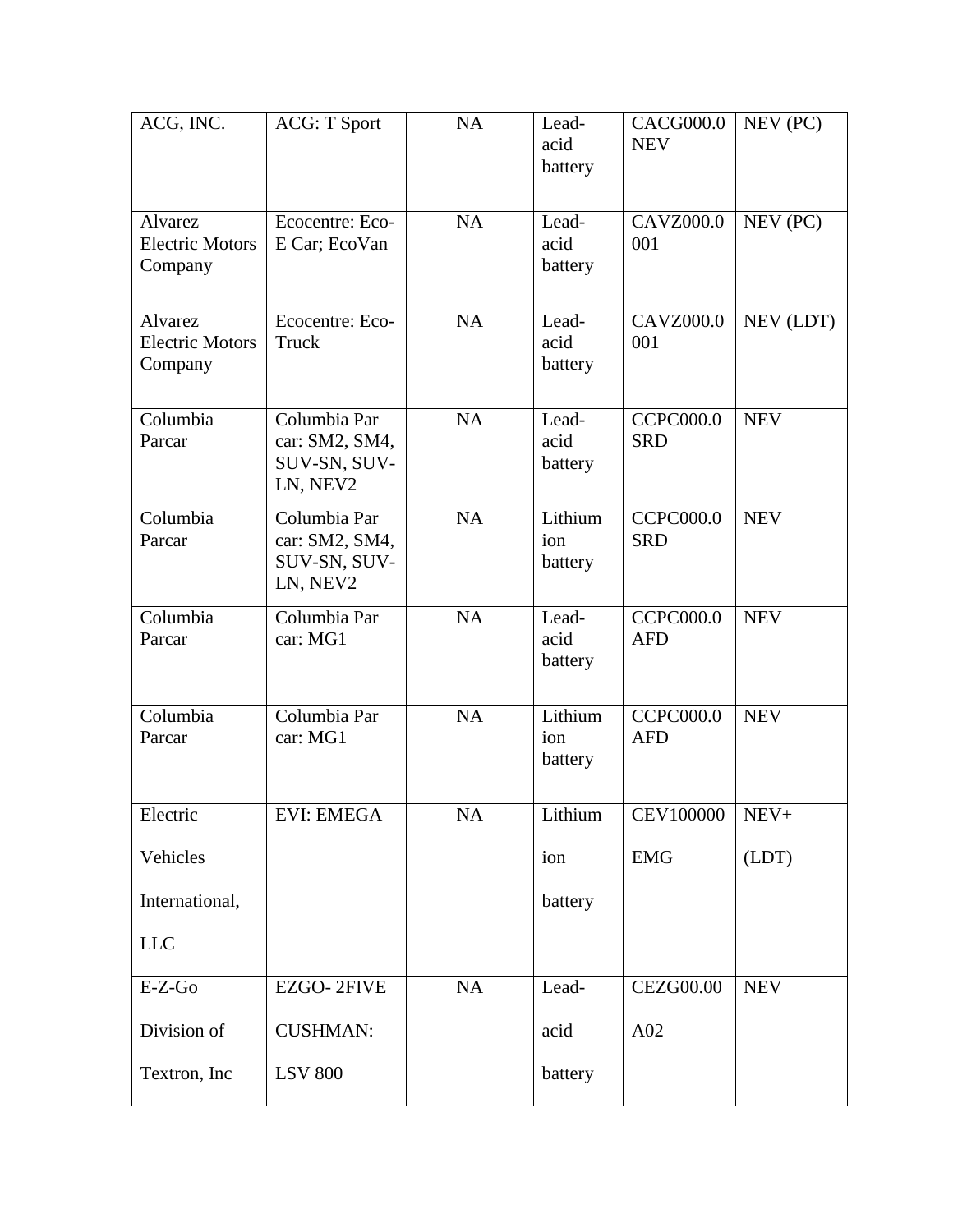| <b>FAIRPLAY</b>                    | Fairplay:                        | NA        | Lead-         | <b>CFPL000.0</b>                    | NEV (PC)   |
|------------------------------------|----------------------------------|-----------|---------------|-------------------------------------|------------|
| <b>ELECTRIC</b>                    | EVE 2P(B) 6V                     |           | acid          | 48A                                 |            |
| CARS, LLC.                         | (OC250 )                         |           | battery       |                                     |            |
|                                    | $EVE$ 4P (B) 6V                  |           |               |                                     |            |
|                                    | (OC250 )                         |           |               |                                     |            |
| <b>FAIRPLAY</b><br><b>ELECTRIC</b> | <b>FAIRPLAY:</b>                 | <b>NA</b> | Lead-<br>acid | <b>CFPL000.0</b><br>48 <sub>D</sub> | NEV (PC)   |
| CARS, LLC.                         | EVE 2P (6) 8V<br>$(T-875)$ , EVE |           | battery       |                                     |            |
|                                    | 4P (6) 8V (T-8                   |           |               |                                     |            |
|                                    | 75), EVE 2P (8)                  |           |               |                                     |            |
|                                    | $6V(T-105)$ ,                    |           |               |                                     |            |
|                                    | EVE 4P (8) 6V                    |           |               |                                     |            |
|                                    | $(T-105)$ , EVE                  |           |               |                                     |            |
|                                    | 2P (6) 8V                        |           |               |                                     |            |
|                                    | $(DC180)$ ,                      |           |               |                                     |            |
|                                    | EVE 4P (6)8V                     |           |               |                                     |            |
|                                    | (DC180)                          |           |               |                                     |            |
| <b>MERIDIAN</b>                    | Meridian                         | <b>NA</b> | Lead-         | CMMR000.                            | NEV (LDT)  |
| MOTORS,                            | Motors: The GF                   |           | acid          | 0048                                |            |
| INC.                               |                                  |           | battery       |                                     |            |
|                                    |                                  |           |               |                                     |            |
| Polaris                            | GEM: e2, e4,                     | NA        | Lead-         | CP0L00000                           | $NEV+$     |
| Industries Inc                     | eS, eL, eL-XD                    |           | acid          | 002                                 |            |
|                                    |                                  |           | battery       |                                     |            |
|                                    |                                  |           |               |                                     |            |
| Polaris                            | GEM: e6                          | NA        | Lead-         | CP0L00000                           | <b>NEV</b> |
| Industries Inc                     |                                  |           | acid          | 002                                 |            |
|                                    |                                  |           | battery       |                                     |            |
|                                    |                                  |           |               |                                     |            |
| Taylor-Dunn                        | Trident: LSV                     | <b>NA</b> | Lead-         | <b>CTYD000.0</b>                    | <b>NEV</b> |
| Manufacturing                      | T2, LSV T2XL                     |           | acid          | 010                                 |            |
| Company                            |                                  |           | battery       |                                     |            |
|                                    |                                  |           |               |                                     |            |
| Tomberlin                          | Tomberlin:                       | NA        | Lead-         | <b>CTMB000.0</b>                    | <b>NEV</b> |
| Automotive                         |                                  |           |               |                                     |            |
| Group                              | AVL, E-                          |           | acid          | <b>ZEV</b>                          |            |
|                                    |                                  |           |               |                                     |            |
|                                    | Motion, E-                       |           | battery       |                                     |            |
|                                    | Merge: E2,                       |           |               |                                     |            |
|                                    |                                  |           |               |                                     |            |
|                                    | E2LE, E4,                        |           |               |                                     |            |
|                                    |                                  |           |               |                                     |            |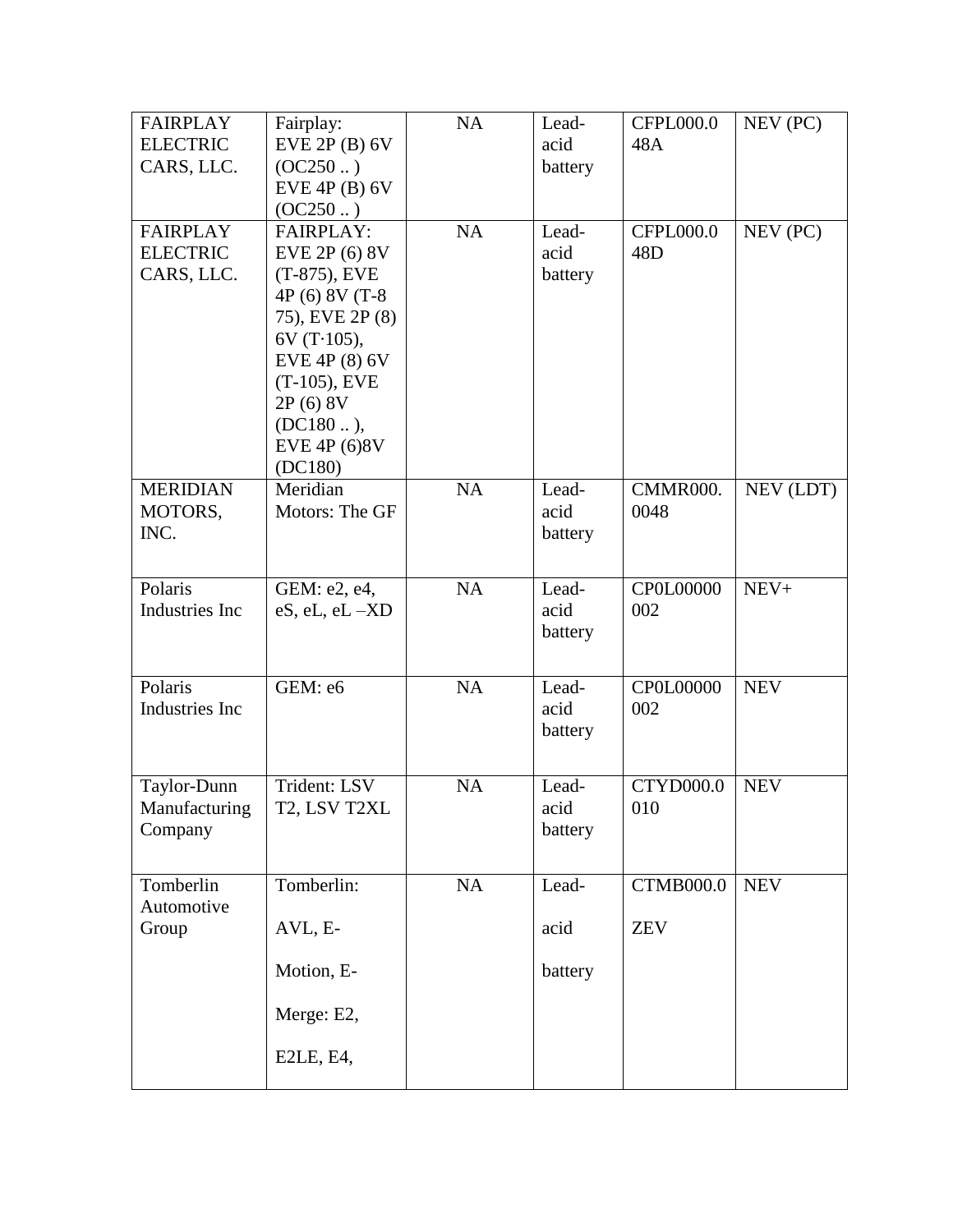|                           | E4LE,          |           |         |                 |           |
|---------------------------|----------------|-----------|---------|-----------------|-----------|
|                           | Encompass,     |           |         |                 |           |
|                           | 48SS, Lily     |           |         |                 |           |
|                           | Pulitzer E-    |           |         |                 |           |
|                           | Merge, Shelby  |           |         |                 |           |
|                           | GT-500, Vanish |           |         |                 |           |
| Vantage<br>Vehicle        | Vantage:       | <b>NA</b> | Lead-   | <b>CVV10000</b> | $NEV+$    |
| International,            | EVC1000,       |           | acid    | 072V            | (LDT)     |
| Inc.                      | <b>EVX1000</b> |           | battery |                 |           |
| Vantage                   | Vantage:       | <b>NA</b> | Lead-   | <b>CVV10000</b> | NEV (LDT) |
| Vehicle<br>International, | EVP1000,       |           | acid    | 072V            |           |
| Inc.                      | <b>EVR1000</b> |           | battery |                 |           |
|                           |                |           |         |                 |           |

"FCH2"= fuel cell consuming on-board stored hydrogen

LiP= Lithium polymer battery

Li+ =Lithium ion battery

Type V ZEV has a range of equal to or greater than 300 miles, must be capable of replacing

95% maximum rated energy capacity in <= 15 minutes.

Type IV ZEV has a range of equal to or greater than 200 miles, must be capable of replacing 95% maximum rated energy capacity in <= 15 minutes.

Type III ZEV has a range of equal to or greater than 100 miles, must be capable of replacing

95% maximum rated energy capacity in  $\leq$  10 minutes, or range of equal to or greater than

200 miles with no fast refueling requirements.